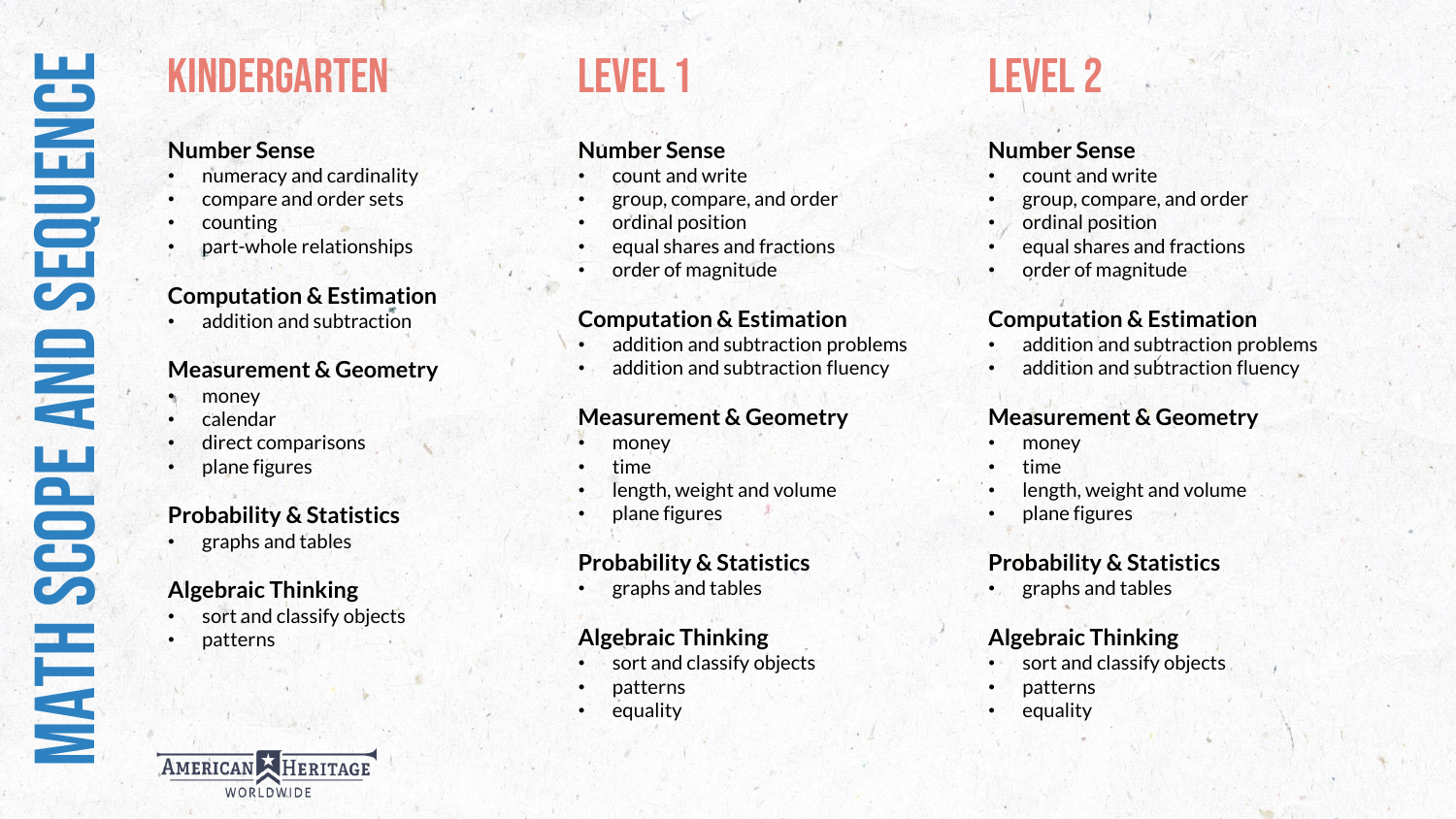## Level 3

## **Number Sense**

- place value
- understand fractions

#### **Computation & Estimation**

- addition and subtraction problems
- multiplication and division
- **Fractions**

#### **Measurement & Geometry**

- money
- length and liquid volume
- perimeter and area
- time
- temperature
- points, lines, segments, rays and angles
- polygons
- congruent and noncongruent figures

#### **Probability & Statistics**

- probability
- pictographs and bar graphs

### **Algebraic Thinking**

- patterns
- equality

AMERICAN HERITAGE WORLDWIDE.

## Level 4

## **Number Sense**

- place value
- understand fractions
- understand decimals

#### **Computation & Estimation**

- whole number operations
- add and subtract fractions
- add and subtract decimals

#### **Measurement & Geometry**

- perimeter and area
- estimate, measure and solve
- elapsed time
- points, lines, segments, rays and angles
- solid figures
- classify quadrilaterals

### **Probability & Statistics**

- probability
- bar and line graphs

#### **Algebraic Thinking**

- patterns
- equality and equations

# **LEVEL 5**

## **Number Sense**

- rounding decimals
- fractions and decimals
- characteristics of numbers

#### **Computation & Estimation**

- whole number problems
- decimal operations
- fraction problems
- order of operations

#### **Measurement & Geometry**

- perimeter, area, and volume
- measurement problems
- characteristics of circles
- elapsed time
- classify and measure angles
- classify and investigate triangles
- transformations and polygon combinations/subdivisions

#### **Probability & Statistics**

- probability
- line and stem-and-leaf plots
- mean, median, and mode

## **Algebraic Thinking**

- patterns
- variables, expressions, and equations